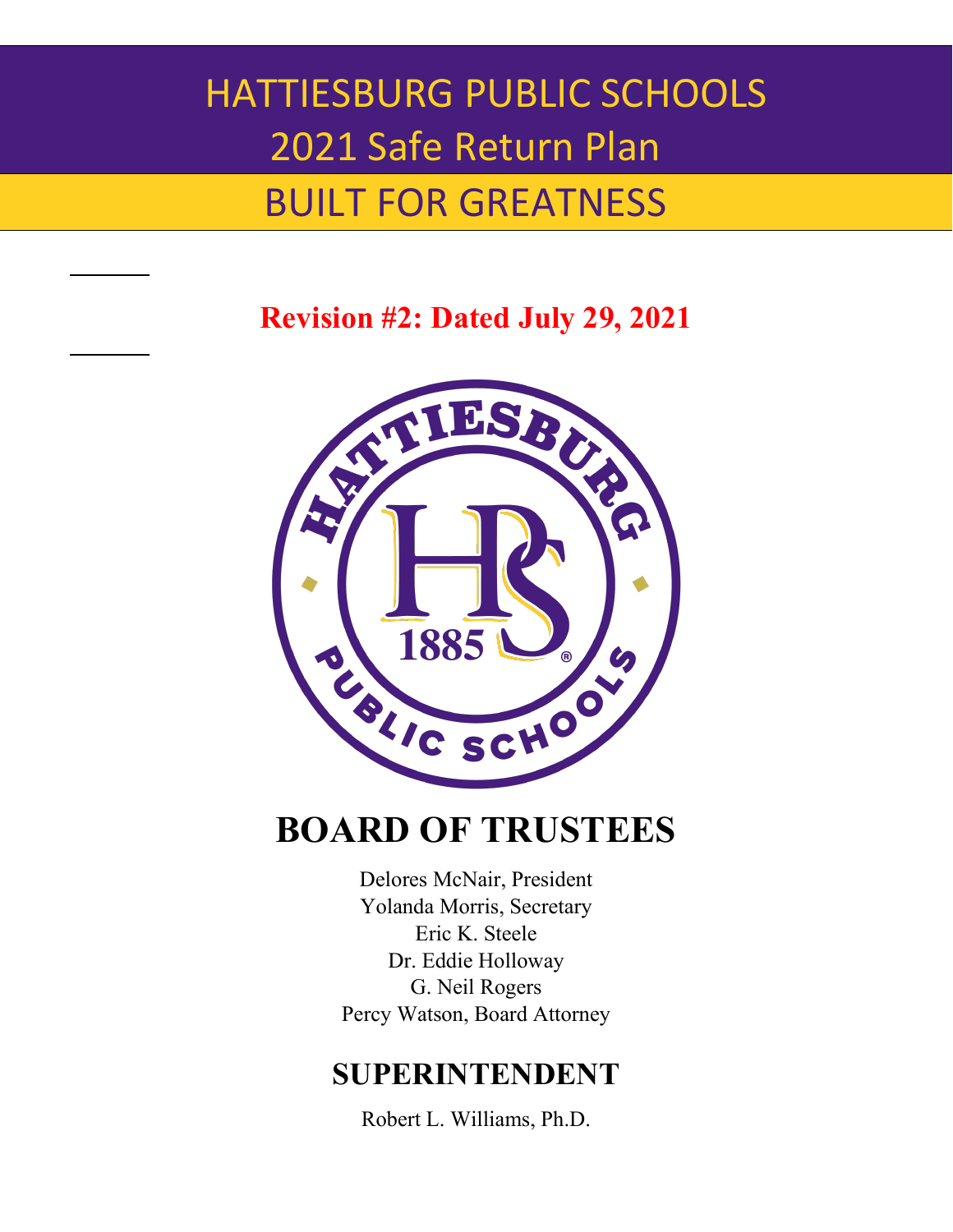## BUILT FOR GREATNESS

## **VISION**

To create a model teaching and learning environment that graduates **EVERY** student prepared for success in life, college, and the workforce.

## **MISSION**

To educate **ALL** students to become productive citizens of a dynamic, global community.

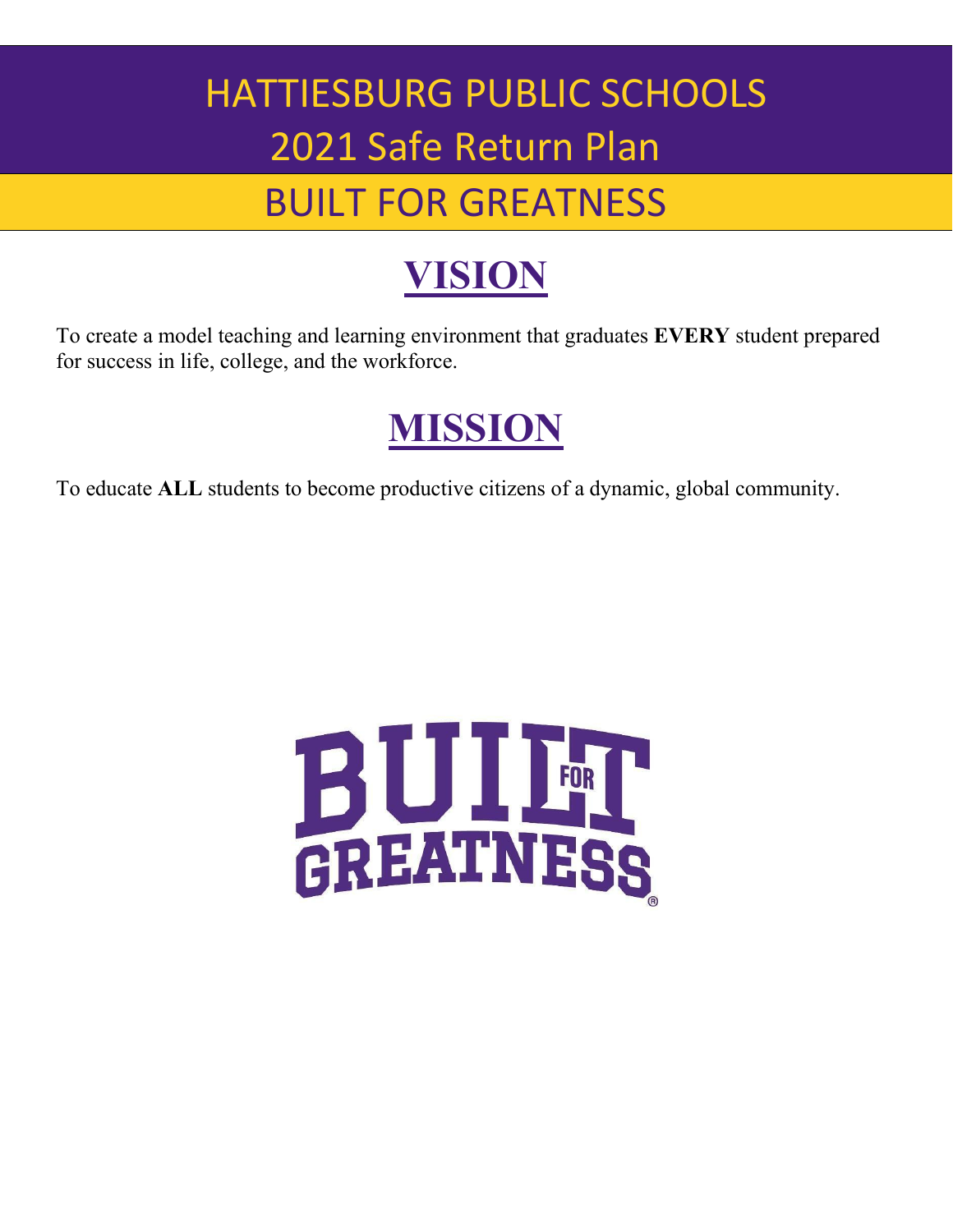### BUILT FOR GREATNESS

The Hattiesburg Public School District is committed to its mission of educating all students to become productive citizens in a dynamic, global community. The safety and wellbeing of our students, staff, and families are the foundation of fulfilling that mission. When developing the plan for a safe return to school, the Hattiesburg Public School District consulted with parents, teachers, students, health officials, and community stakeholders to better understand their concerns and ensure we were taking the necessary precautions. We have developed and will continue to refine our Safe Return Plan. The plan will be reviewed and revised as necessary. The Hattiesburg Public School Safe Return Plan includes:

- All students returning to campus on Monday, August 9<sup>th,</sup> for face-to-face in-person instruction.
	- Virtual learning will not be an option for students, except for:
		- o Students with medical limitations that require a virtual setting OR
			- o Cases where the administration has determined virtual instruction is the best option for the student at the time (to include, but not limited to quarantine or isolation).

#### **SAFE RETURN GOALS**

- 1. Utilize Mississippi Department of Education (MDE), Center for Disease Control (CDC), and Mississippi State Department of Health (MSDH), and American Academy of Pediatrics (AAP) guidelines and recommendations to ensure the safety and wellbeing of staff and students.
- 2. Assess academic gaps and provide accelerated catch-up growth opportunities.
- 3. Evaluate the social and emotional needs of our students and staff.
- 4. Keep schools open all year without having to endure school closure.

#### **MITIGATION AND SAFETY PROTOCOLS**

- 1) All eligible students, teachers, and staff should receive COVID-19 vaccination.
- 2) All students, teachers, and staff who have symptoms of any infectious illness, regardless of vaccination status, should stay home from school and be evaluated by their healthcare provider.
- 3) Each school site will establish procedures for temperature checks.
- 4) Staff, students, and visitors **are required to wear masks** indoors and when in the presence of others.
- 5) Surfaces will be cleaned daily and disinfected frequently.
- 6) Social distancing guidelines will be followed to the maximum extent possible.
- 7) Hand sanitizer stations will be available throughout campuses.
- 8) Campus visitation will be limited. Visitors must schedule visits through the building administration.
- 9) Parent/guardian (or employee) must notify the principal (or supervisor) immediately upon receiving positive test results.
- 10) The District will isolate and exclude COVID-19 infected students/staff and continue contact tracing to identify exposed individuals for quarantine and exclusion from the school setting.
- 11) Ongoing analysis of school data to determine appropriate learning mode.
- 12) Administration may transition individual(s), school(s), class(es), or grade(s) to virtual learning as required.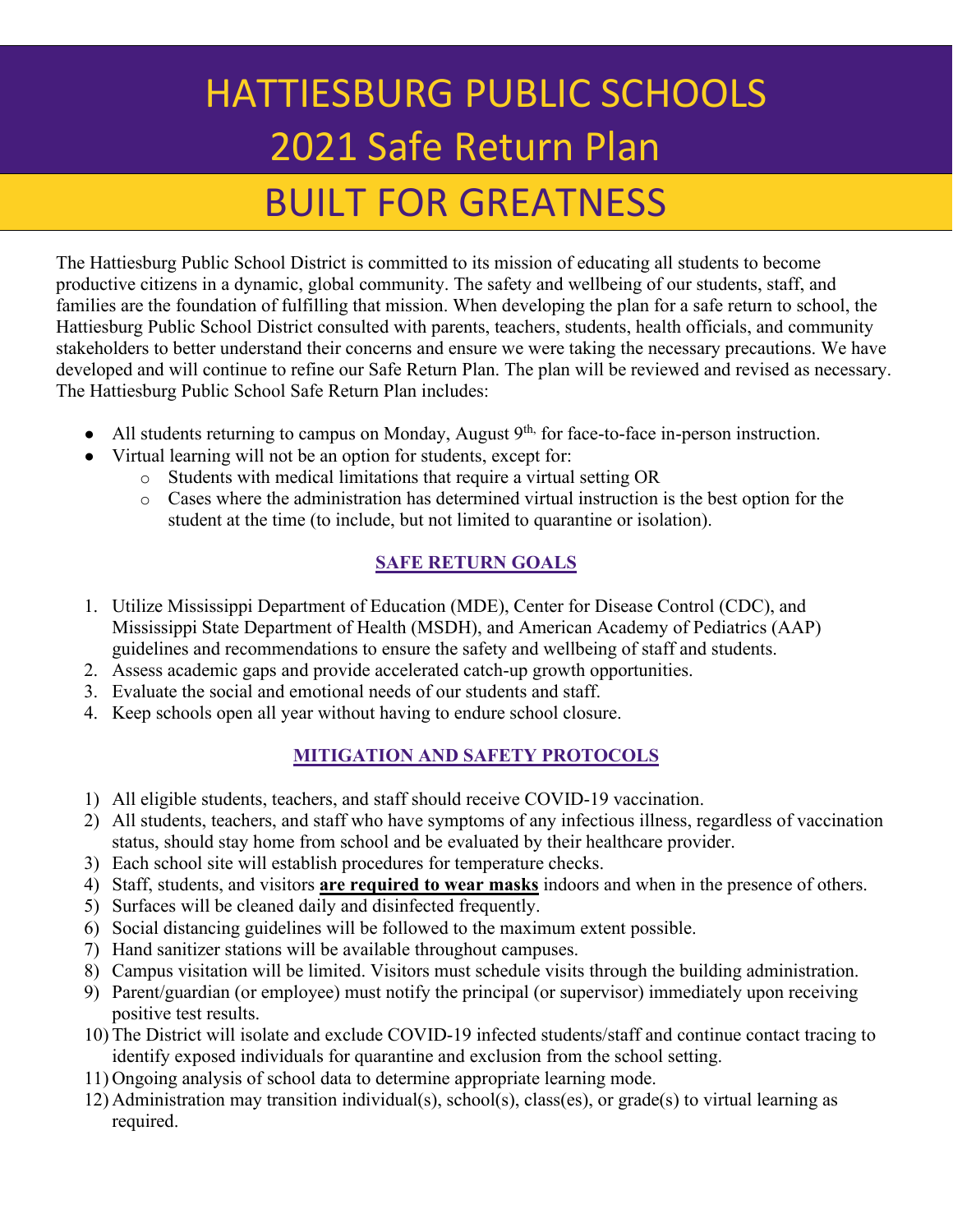### BUILT FOR GREATNESS

#### **ACADEMIC SUPPORT**

All students will attend school for face-to-face in-person instruction as the primary mode of instructional delivery. Any student who may qualify for virtual instruction will be required to participate in scheduled instruction throughout the school day following their assigned course schedule for the full length of the school day.

#### **Length of School Day**

|                               | <b>Breakfast</b> | <b>Start Time</b> | Dismissal |
|-------------------------------|------------------|-------------------|-----------|
| Burger Middle School          | $7:00-7:20$      | 7:20              | 2:45      |
| <b>STEAM Academy</b>          | $7:00 - 7:25$    | 7:25              | 2:40      |
| Lillie Burney Learning Center | <b>TBD</b>       | 7:30              | 2:35      |
| <b>Hawkins Elementary</b>     | 7:20             | 8:00              | 3:00      |
| Grace Christian Elementary    | 7:20             | 8:00              | 3:00      |
| Rowan Elementary              | 7:20             | 8:00              | 3:00      |
| Thames Elementary             | 7:30             | 8:00              | 3:00      |
| <b>Woodley Elementary</b>     | 7:30             | 8:00              | 3:00      |
| Hattiesburg High              | $8:00 - 8:25$    | 8:30              | 3:55      |

#### **Notes:**

- 1. All dual enrollment students will follow the assigned schedule of the post-secondary institution.
- 2. Intervention and remediation will be offered through the academic school year.
- 3. Summer remediation and enrichment will be offered to address the academic needs of students (as applicable).
- 4. Students placed in quarantine or isolation may attend classes virtually until it is safe for them to return to school.
- 5. Chromebooks are available for checkout for student use at home/school.

#### **TRANSPORTATION**

- 1. Students will be *required to wear mask***s** while riding the bus.
- 2. Students will be given assigned seats.
- 3. Buses will be sanitized according to safety guidelines.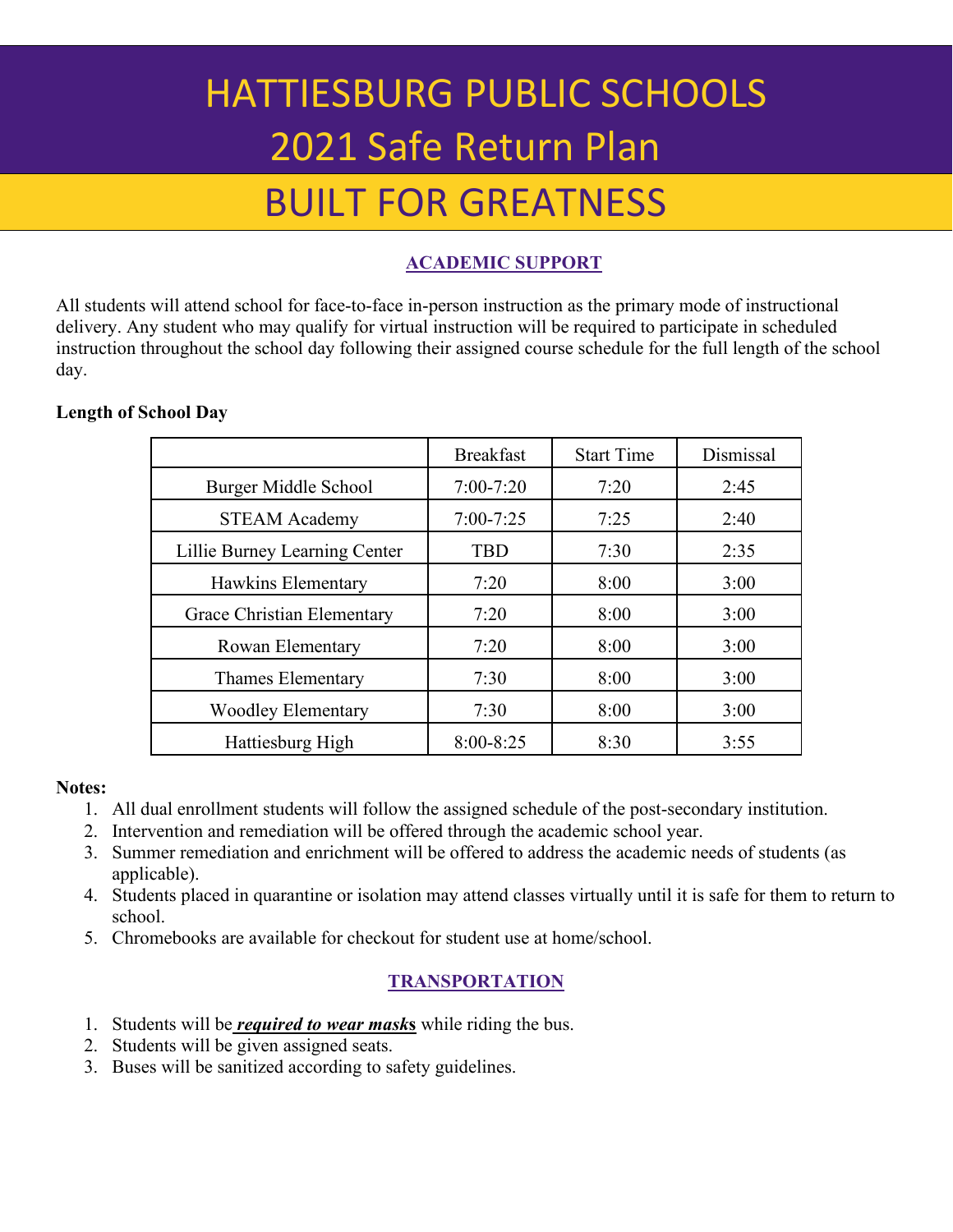## BUILT FOR GREATNESS

#### **BREAKFAST AND LUNCH**

- 1. Breakfast/Lunch protocols may differ from school to school, based upon school population and cafeteria size.
- 2. Social distance practices will be implemented to the maximum extent possible.

#### **EXTRACURRICULAR ACTIVITIES**

- 1. Extracurricular activities and sports are subject to the same mitigation protocols as our physical school buildings. Therefore, if a student cannot attend school in person because of concerns for transmission of COVID-19, they cannot participate in these activities for the same reason.
- 2. Community transmission rates will be considered to determine which activities are appropriate.
- 3. Spectators, nonessential visitors, and nonessential activities may be limited or prohibited.

#### **DISTRICT-ISSUED TECHNOLOGY (EQUIPMENT)**

Both the parent/guardian and the student are responsible for properly using and caring for technology and equipment. District-issued technology and equipment are to be used following school board policies. If a student intentionally causes damage or loses either the device or any other issued equipment, the parent/guardian will be responsible for all fines. District-issued technology (equipment) must be returned to the school immediately upon request.

| <b>Loss, Damage, or Neglect</b>                        | <b>Estimated Repair/Replacement</b>                                                                                                                                                                                                    |  |
|--------------------------------------------------------|----------------------------------------------------------------------------------------------------------------------------------------------------------------------------------------------------------------------------------------|--|
| Broken screen or keyboard                              | \$50.00                                                                                                                                                                                                                                |  |
| Power adapter/cord                                     | \$25.00                                                                                                                                                                                                                                |  |
| Lost, stolen, replacement due to irreparable<br>damage | • Less than 1-year-old full replacement cost<br>• 1 year up to 2 years old 70% of replacement cost<br>2 years up to 3 years old 50% of replacement cost<br>$\bullet$<br>3 years up to 5 years old 30% of replacement cost<br>$\bullet$ |  |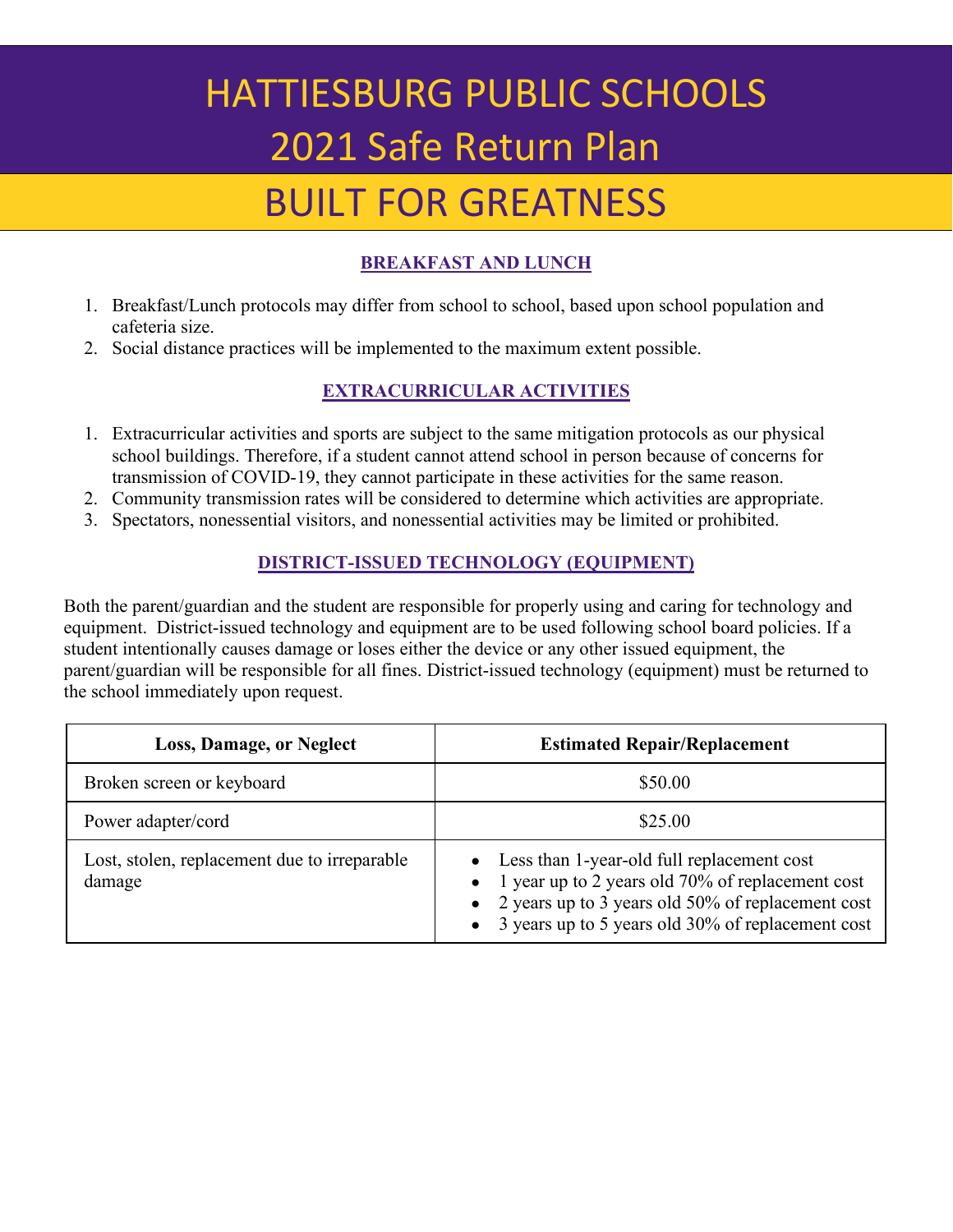### BUILT FOR GREATNESS

### **SCHOOL CONTACT INFORMATION**

If you have a question about assignments or need to communicate with a teacher, contact the teacher through the Learning Management System, email [\(firstname.lastname@hattiesburgpsd.com\)](mailto:firstname.lastname@hattiesburgpublicschools.org), or contact the school administration.

| School                        | <b>Principal Name</b> | Email                                   |
|-------------------------------|-----------------------|-----------------------------------------|
| Grace Christian               | Dr. Vanessa Lofton    | vanessa.lofton@hattiesburgpsd.com       |
| Hattiesburg High              | Dr. Victor Hubbard    | victor.hubbard@hattiesburgpsd.com       |
| Hawkins                       | Dr. Taneka Lett       | taneka.hawkins@hattiesburgpsd.com       |
| <b>STEAM Academy</b>          | Mrs. Tekeica Chapman  | tekeica.chapman@hattiesburgpsd.com      |
| Lillie Burney Learning Center | Dr. Virginia Young    | virginia.young@hattiesburgpsd.com       |
| N. R. Burger                  | Mrs. Carol Jones      | carol.jones@hattiesburgpsd.com          |
| Rowan                         | Mrs. Jaronda Allen    | $jaronda.$ allen $@$ hattiesburgpsd.com |
| Thames                        | Dr. Christie Moss     | christie.moss@hattiesburgpsd.com        |
| Woodley                       | Mrs. Felica Morris    | felica.morris@hattiesburgpsd.com        |

For any other assistance, please refer to the HPSD website a[t www.hattiesburgpsd.com](http://www.hattiesburgpsd.com/) or reference th[e HPSD "Who Do](https://docs.google.com/spreadsheets/d/15N2jWYDbuN3pRp5NtUunOOaoS44LaAOdd1XdVsdZ-IU/edit?usp=sharing)  [I Contact For" Information List.](https://docs.google.com/spreadsheets/d/15N2jWYDbuN3pRp5NtUunOOaoS44LaAOdd1XdVsdZ-IU/edit?usp=sharing)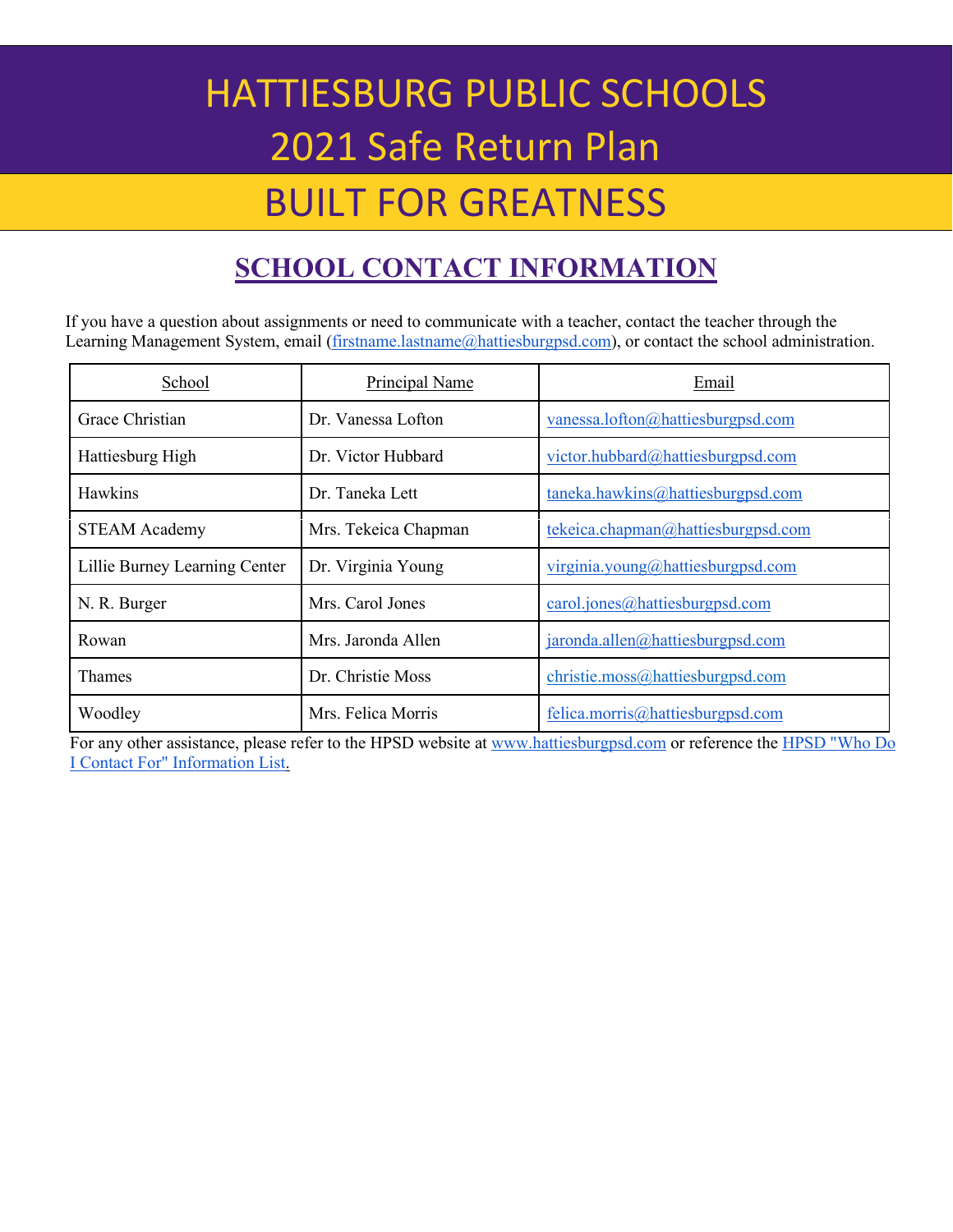### BUILT FOR GREATNESS

#### **VIRTUAL LEARNING REQUIREMENTS**

**The Virtual Learning is only for students with medical limitations that require a virtual setting** Cases where the administration has determined virtual instruction is the best option for the student at the time (to include, but not limited to quarantine or isolation). To participate in virtual learning, parents and students (if age-appropriate) shall sign a commitment that acknowledges receipt, acceptance of, and commitment to virtual learning requirements. The student must meet the requirements below, and the District reserves the right to revoke any student's virtual learning permission if he/she fails to meet any of the listed requirements. That student will be required to return to face-to-face in-person instruction immediately. To participate in virtual learning, a student must:

- 1) Maintain good grades (maintain a "C" average or higher in all classes);
- 2) Comply with the District's student code of conduct and discipline policies;
- 3) Maintain attendance by attending all classes (no more than three (3) unexcused absences).
- 4) Complete and submit all assignments as given by their teachers by the specified date and time;
- 5) Have access to a reliable internet connection;
- 6) Abide by any other responsibilities approved by the Board of Trustees or the Superintendent.

7

Additional Guidelines and Requirements:

- ❏ The grading system and promotion/retention policy utilized for on-campus students will also apply to virtual students.
- ❏ Adheres to academic honesty guidelines. Examples of academic dishonesty include, but are not limited to:
	- ❏ The unauthorized representation of another's work as one's own (plagiarism).
	- ❏ Borrowing from print or electronically published material, either directly quoted or paraphrased, without including proper citations.
	- ❏ Knowingly providing work to another student who then copies or presents the work as their own.
	- ❏ Using materials or electronic devices not approved during tests, quizzes, and other assessments.
- ❏ Parents/guardians will be responsible for all costs and expenses necessary to provide reliable internet service and computer equipment.
- ❏ Students who accumulate five or more unlawful absences will be reported to the truancy officer.
- ❏ All assessments are required to be taken on campus.
- ❏ Attendance requirements during virtual learning are the same as in-person classes. However, if a course requires a virtual student to be on campus (ex. To give a speech or present a project), that student will be required to be physically present on campus to meet that requirement.

**Parents who seek the virtual learning option for their child must schedule an appointment with the building administrator to complete the Virtual Learning Acceptance Form.** The administration reserves the right to approve/deny any virtual learning request.